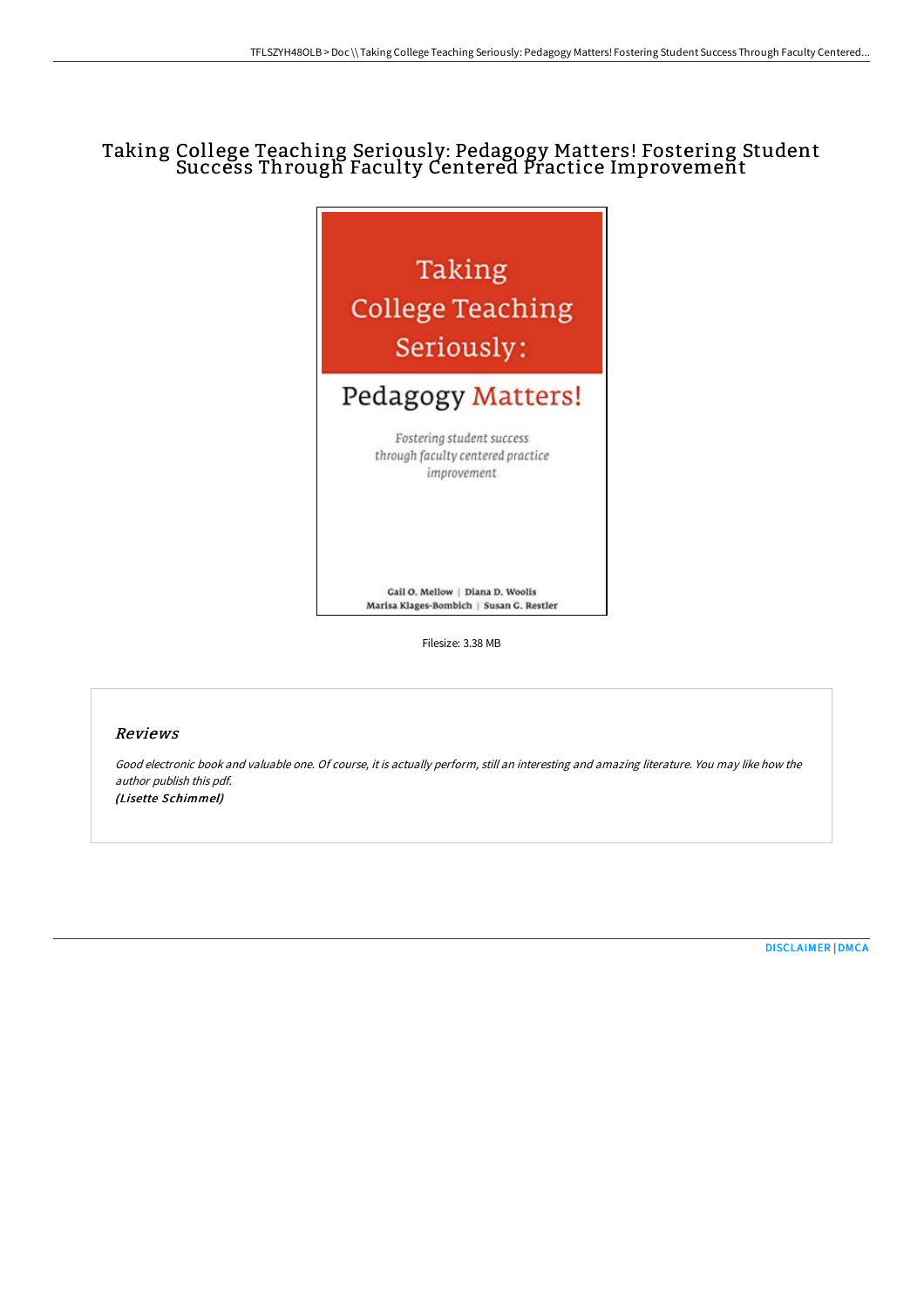## TAKING COLLEGE TEACHING SERIOUSLY: PEDAGOGY MATTERS! FOSTERING STUDENT SUCCESS THROUGH FACULTY CENTERED PRACTICE IMPROVEMENT



To read Taking College Teaching Seriously: Pedagogy Matters! Fostering Student Success Through Faculty Centered Practice Improvement PDF, remember to access the web link listed below and download the ebook or gain access to additional information which might be have conjunction with TAKING COLLEGE TEACHING SERIOUSLY: PEDAGOGY MATTERS! FOSTERING STUDENT SUCCESS THROUGH FACULTY CENTERED PRACTICE IMPROVEMENT ebook.

Stylus Publishing, United States, 2015. Paperback. Book Condition: New. 224 x 152 mm. Language: English . Brand New Book. Over 50 of US undergraduates are at community colleges. By many measures, particularly college completion, AmericaAEs undergraduate education is underperforming. This is nationally important since AmericaAEs future goes to college in these institutions. This book oFers a successful and scalable solution to the current crisis by zeroing in on teaching and its corollary u learning. This book describes the experience of LaGuardia Community College where, each year, some 80 of new students who enroll need at least one course in developmental language or mathematics, and historically half of them have not passed; and presents a successful initiative based on the realization that pedagogy and engagement with students really matters, enabling students in developmental classes to not only to pass but to graduate at the same rate as students who entered needing no remediation. This book offers a detailed view both of the underlying rationale for and of the implementation of LaGuardiaAEs Global Skills for College Completion research/demonstration project, showing how purposeful collaboration, reflection, coaching and sharing of practices, along with the use of video and the development of an online inventory of teaching strategies, has both helped faculty to improve their own teaching and resulted in greater student success. The authors address the unseen and unheard challenges that faculty face; document and name the parts of pedagogy that have long seemed invisible to both teachers and administrators; and most importantly present the voices and work of the faculty themselves to show in very particular detail how they shared and refined ideas and teaching strategies, and developed sets of tools to overcome the complex variables of the barriers to learning that they encountered. After an Introduction discussing the challenges of American higher...

 $\Box$ Read Taking College Teaching Seriously: Pedagogy Matters! Fostering Student Success Through Faculty Centered Practice [Improvement](http://techno-pub.tech/taking-college-teaching-seriously-pedagogy-matte.html) Online

Download PDF Taking College Teaching Seriously: Pedagogy Matters! Fostering Student Success Through Faculty Centered Practice [Improvement](http://techno-pub.tech/taking-college-teaching-seriously-pedagogy-matte.html)